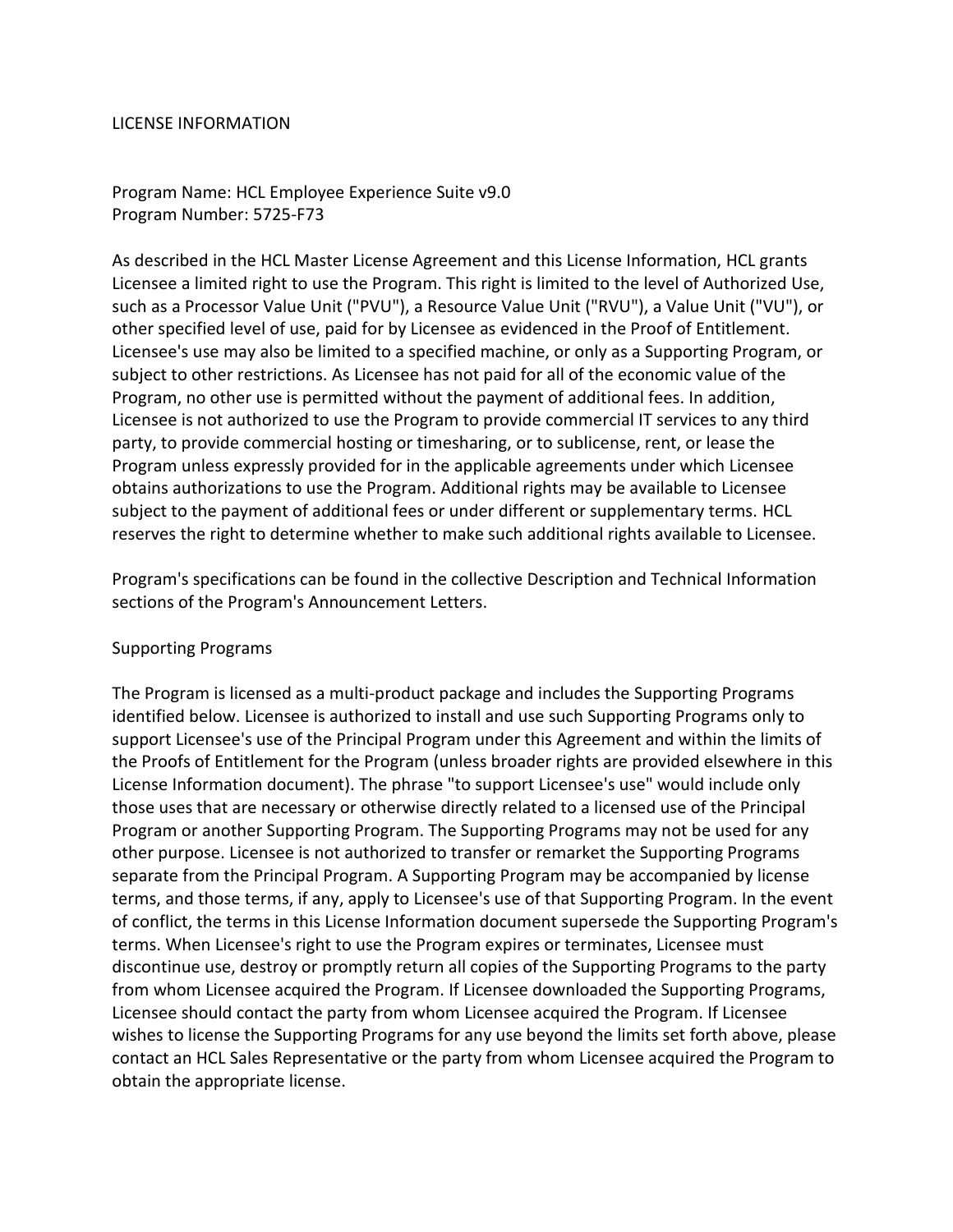The following are Supporting Programs licensed with the Program: HCL Portal HCL Web Content Manager

Source Components and Sample Materials

The Program may include some components in source code form ("Source Components") and other materials identified as Sample Materials. Licensee may copy and modify Source Components and Sample Materials for internal use only provided such use is within the limits of the license rights under this Agreement, provided however that Licensee may not alter or delete any copyright information or notices contained in the Source Components or Sample Materials. HCL provides the Source Components and Sample Materials without obligation of support and "AS IS", WITH NO WARRANTY OF ANY KIND, EITHER EXPRESS OR IMPLIED, INCLUDING THE WARRANTY OF TITLE, NON-INFRINGEMENT OR NON-INTERFERENCE AND THE IMPLIED WARRANTIES AND CONDITIONS OF MERCHANTABILITY AND FITNESS FOR A PARTICULAR PURPOSE.

### Export and Import Restrictions

This Program may contain cryptography. Transfer to, or use by, users of the Program may be prohibited or subject to export or import laws, regulations or policies, including those of the United States Export Administration Regulations. Licensee assumes all responsibility for complying with all applicable laws, regulations, and policies regarding the export, import, or use of this Program, including but not limited to, U.S. restrictions on exports or reexports.

### Processor Value Unit (PVU)

Processor Value Unit (PVU) is a unit of measure by which the Program can be licensed. The number of PVU entitlements required is based on the processor technology (defined within the PVU Table by Processor Vendor, Brand, Type and Model Number at http://www.ibm.com/software/lotus/passportadvantage/pvu licensing for customers.html) and the number of processors made available to the Program. HCL continues to define a processor, for the purpose of PVU-based licensing, to be each processor core on a chip. A dualcore processor chip, for example, has two processor cores.

Licensee can deploy the Program using either Full Capacity licensing or Virtualization Capacity (Sub-Capacity) licensing according to the Passport Advantage Sub-Capacity Licensing Terms (see webpage below). If using Full Capacity licensing, Licensee must obtain PVU entitlements sufficient to cover all activated processor cores\* in the physical hardware environment made available to or managed by the Program, except for those servers from which the Program has been permanently removed. If using Virtualization Capacity licensing, Licensee must obtain entitlements sufficient to cover all activated processor cores made available to or managed by the Program, as defined according to the Virtualization Capacity License Counting Rules at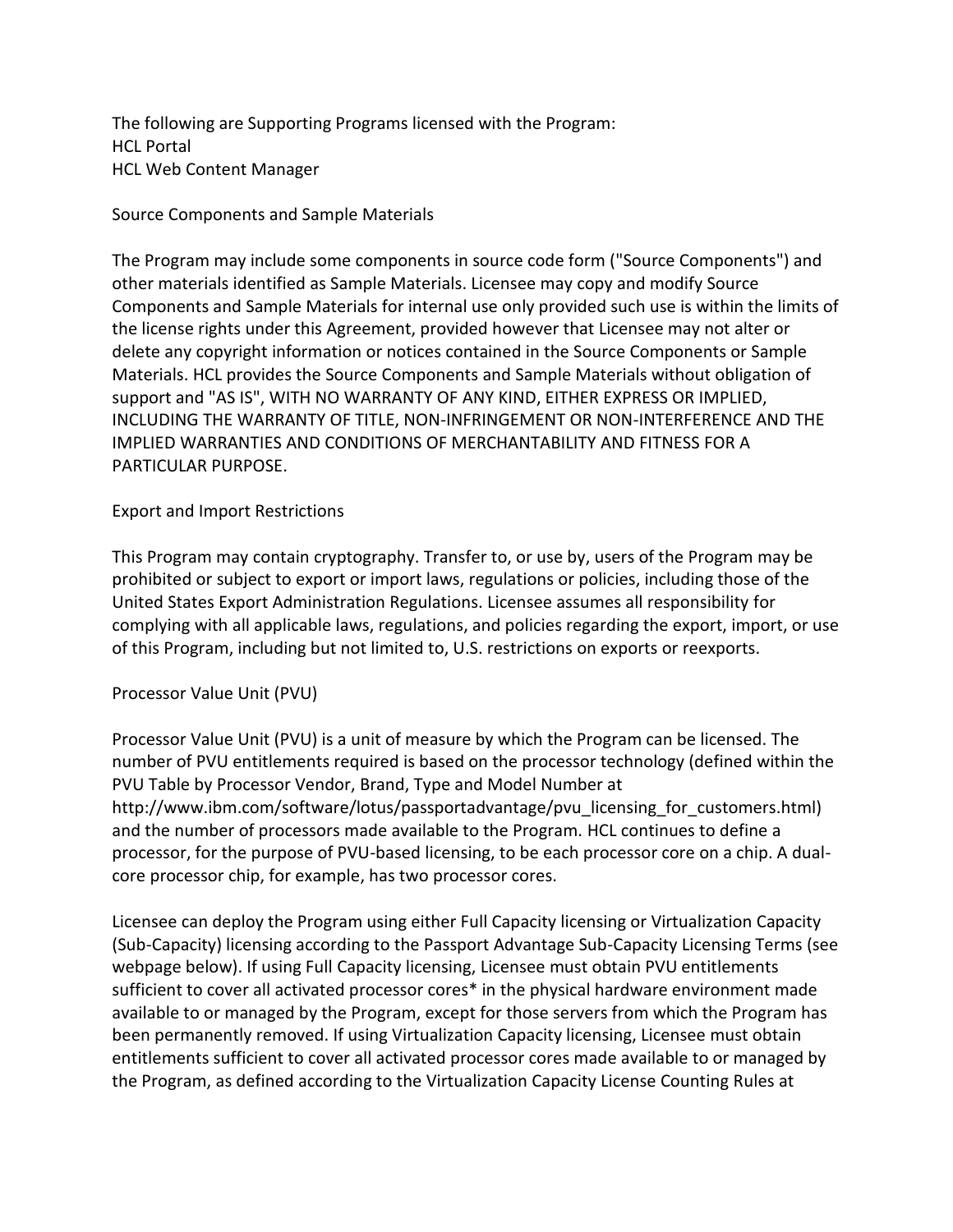http://www.ibm.com/software/lotus/passportadvantage/Counting Software licenses using s pecific virtualization technologies.html.

\* An Activated processor core is a processor core that is available for use in a physical or virtual server, regardless of whether the capacity of the processor core can be or is limited through virtualization technologies, operating system commands, BIOS settings, or similar restrictions.

## Program-unique Terms

Licensee is authorized to use the Program only to develop, deploy, maintain, and manage Licensee's internal facing websites that provide direct employee support.

# THIRD PARTY PROGRAMS

Licensee is authorized to install and use the Third Party Programs identified below. The terms of this Agreement supersede and void any electronic "click through," "shrinkwrap," or other licensing terms and conditions included with or accompanying the Third Party Program(s). The Principal Program and any Third Party Programs are all part of the Program, as a whole. Therefore, Licensee must obtain sufficient entitlements to the Program, as a whole, to cover Licensee's installation and use of all of the Third Party Programs, unless separate entitlements are provided within this License Information document. For example, if this Program were licensed on a PVU (Processor Value Unit) basis and Licensee were to install the Principal Program or a Third Party Program on a 100 PVU machine (physical or virtual) and another Third Party Program on a second 100 PVU machine, Licensee would be required to obtain 200 PVU entitlements to the Program.

Third Party Programs:

HCL Leap - Entitlement: Ratio 1 PVU/1 PVU

## Supporting Program Details

HCL Portal - Entitlement: Ratio 1/1

HCL Web Content Manager - Entitlement: Ratio 1/1

"Ratio n/m" means that Licensee receives some number ('n') entitlements for the Supporting Program for every specified number ('m') entitlements of the Principal Program as a whole. Unless otherwise specified, the number of entitlements for the Supporting Program is rounded